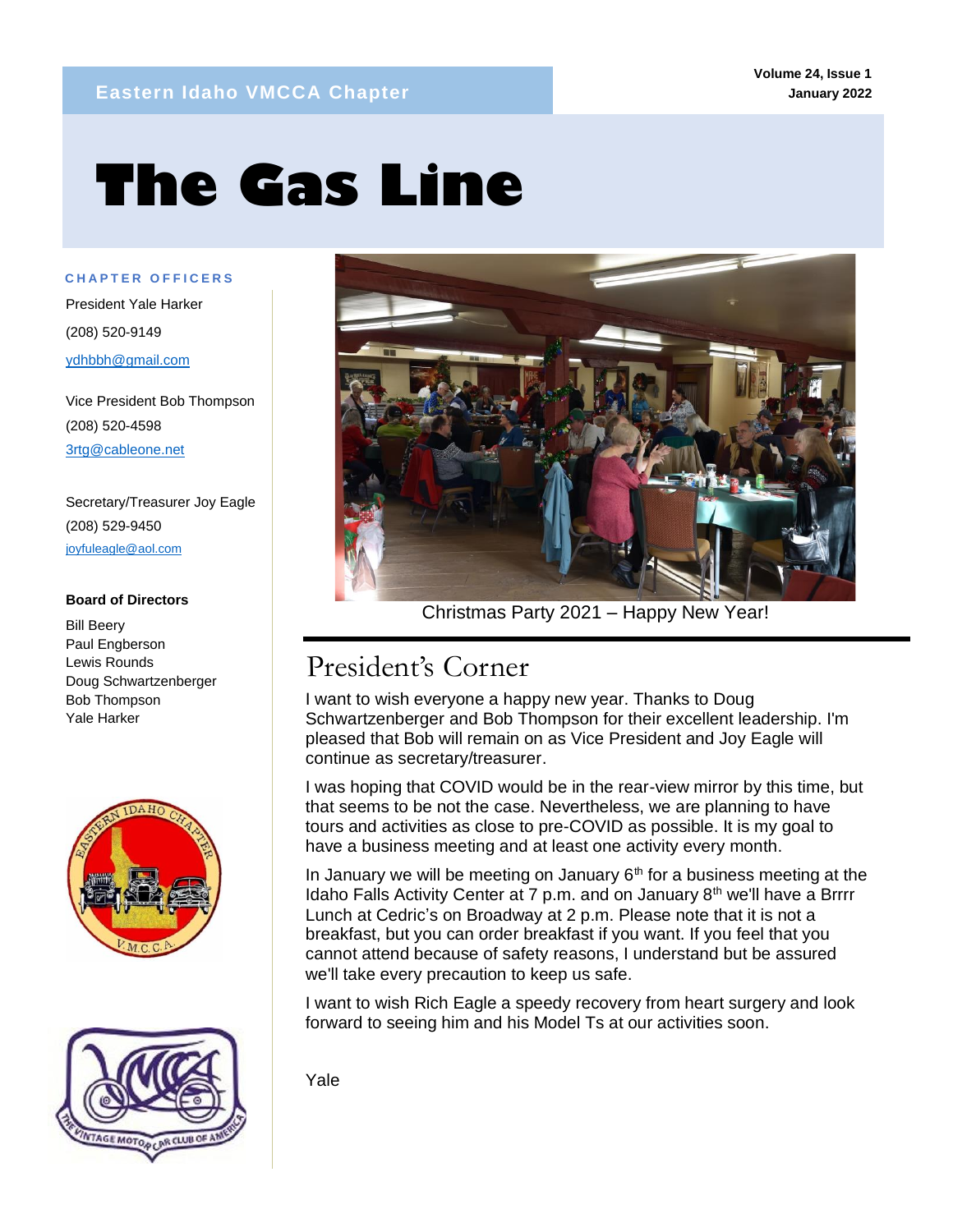#### Page 2 **Eastern Idaho VMCCA Newsletter**

#### **C H A P T E R E V E N T S**

**Jan 6** – Chapter Meeting, Idaho Falls Activity Center, 1575 N. Skyline Dr., South Meeting Room, 7 p.m.

**Jan 8** – Brrr Lunch at Cedric's, 1260 W. Broadway, Idaho Falls at 2 p.m.

### Christmas Party Photos





#### **M E E T I N G T R E A T S**

Coming Soon!

#### **N A T I O N A L E V E N T S**

**Jan 13 – 16:** 83rd Annual Meeting and Award Banquet, Tempe, AZ. Steve Partman, (630) 470-3749 or [smpartman@outlook.com](mailto:smpartman@outlook.com)

**Apr 3 – 9:** 2022 Western National Tour, St. George, UT. Steve Fitzgerald, (970) 209 7814 or [studebakersteve@bresnan.net](mailto:studebakersteve@bresnan.net)

**May 1 - 6:** 40th Chrome Glidden Tour, Grand Island, NE. John Nikodym, (402) 746- 3825[, jjnikodym@gmail.com](mailto:jjnikodym@gmail.com)











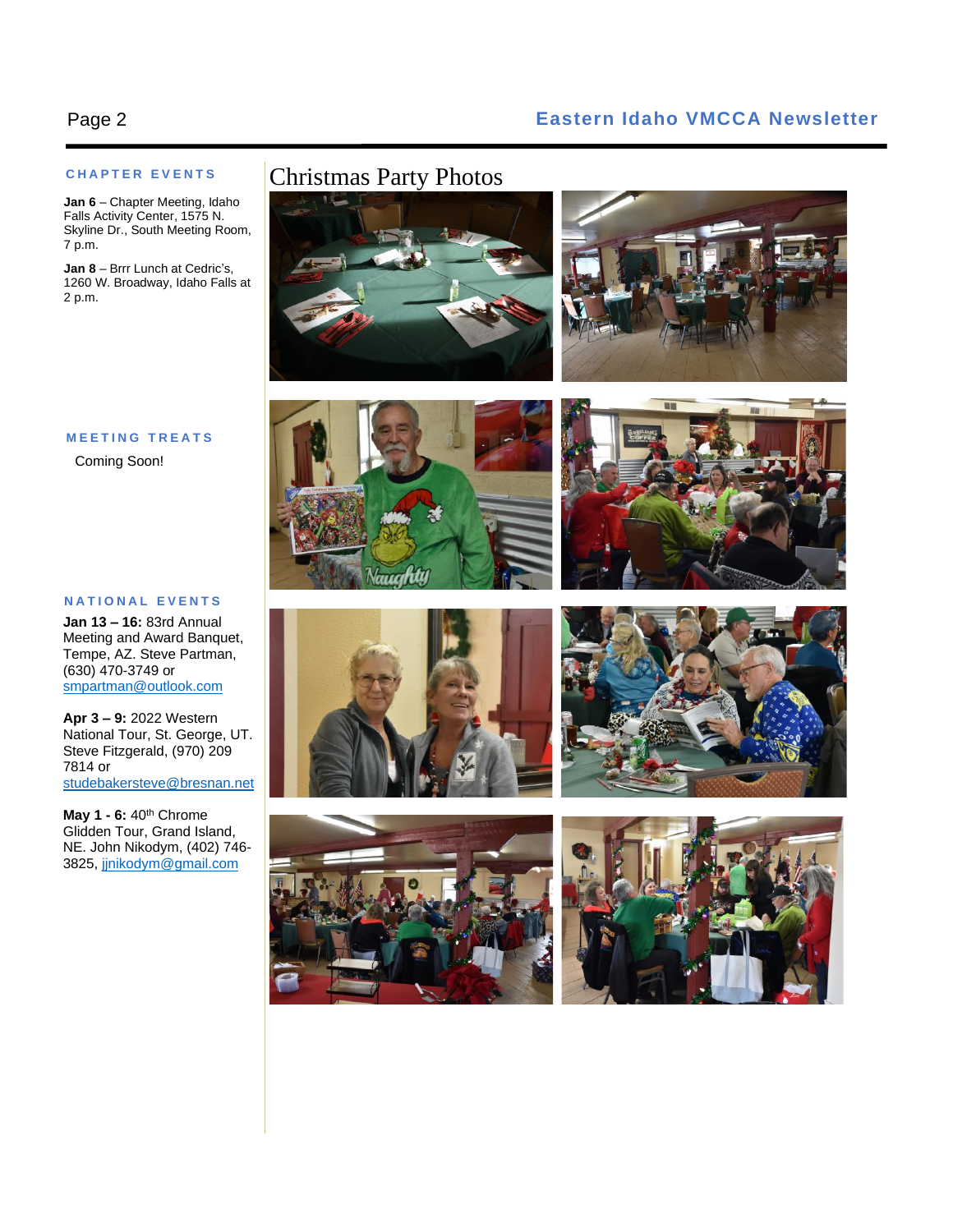## Yes, Virginia, Santa Did Arrive via Rocket Ship. And a Rocket Sleigh.

And a Super Rocket...By Daniel Strohl of Hemming's Motor News, December <sup>2021</sup>

Traditional Christmas tales have Santa piloting a magical flying sleigh. The Beach Boys envisioned him in a souped-up candy apple red hot rod. Chuck Berry thought Santa could get around by taking the freeway down. But Lloyd Laster of Tyler, Texas, had an altogether different idea of how Santa Claus got around: rockets.



Can't blame him, really. In the Fifties, rockets and jets captured everybody's fascination, so Laster capitalized on the trend with the first Santa's Rocket Ship, a commercial bus of unknown origin rebodied in aluminum with rows of portholes, a pair of warp nacelles up top, a set of token skis at each skirted wheel, and rows of North Pole portholes for windows. His scheme called for hiring a guy in a Santa suit, a couple of leggy elves, and a driver, then charging malls around the South and Southwest to show up and give kids the chance to take a ride with the jolly old elf.

This was apparently an established business practice, something like the currently popular Polar Express train rides, as we see from this archive photo we dug up a couple years back showing a decorated city bus operating as the Santa Special.

Except Laster really committed to it and found that it paid off, up to \$2,000 per day, according to Beth Jacobs of Mukluk Land in Tok, Alaska, where a restored Santa's Rocket Ship now resides. Laster decided one just wasn't enough - likely due to the limited window in which he could operate the custom vehicle (though we can imagine he took off the skis and changed the lettering to find non-seasonal uses for his investment) - so he built three more Santa's Rocket Ships as well as Santa's Rocket Sleigh, Santa's Space Sleigh, and Santa's Super Rocket. The various rides incorporated plexiglas roof inserts (making them look something like the Citroen U55 Cityrama sightseeing buses in Paris) and a special intercom system that would allow Santa to phone the kids' Christmas gift requests straight to the North Pole. As many as 100 to 120 kids could fit in the vehicles at any one time.





Laster continued to operate the fleet for a couple of decades, as we can see from the November 1967 photo at the Sears in Shreveport, Louisiana. Various sources on the Internet have him selling off the five vehicles on his retirement in 1974, with all five going to Wisconsin for a few more years on the road under the aegis of the Santa Claus Rocket Corporation, which added a drivable capsule-like Santa's Moon Rocket to the available attractions.

Rising costs have been quoted as the reason the Santa Claus Rocket Corporation called it quits sometime in the mid- to late Seventies and consigned the vehicles to the junkyard. There they remained for a good 30 years until George and Beth Jacobs spotted one while visiting family in Wisconsin.